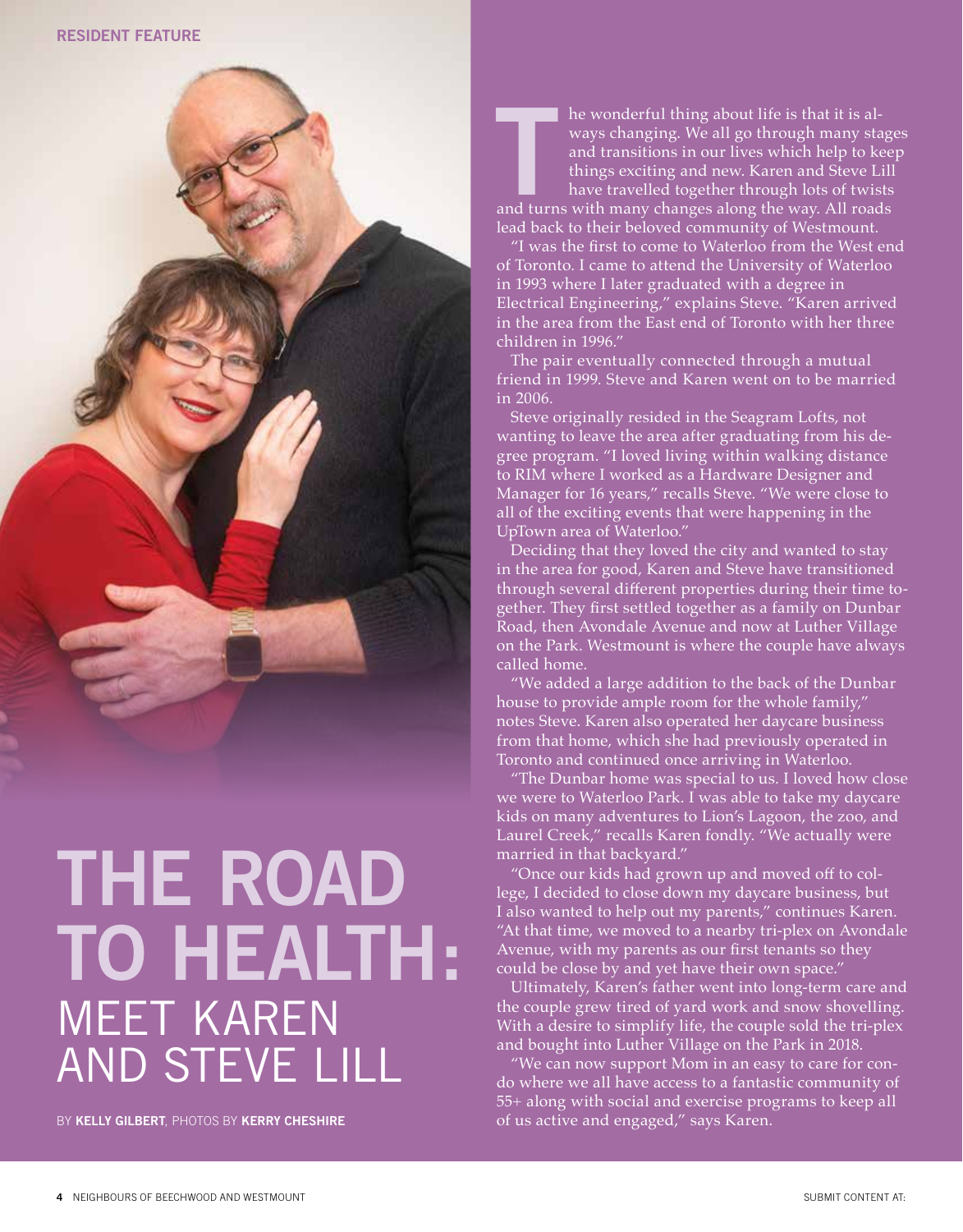

The smaller space fits perfectly with the current stage of life for Karen and Steve. "Our three children are grown and have spread out. Sarah lives in Calgary with her husband and four children, Tamara and her partner live in Kingston and our son Michael lives in Kitchener," explains Karen.

"The other benefit is that we can plan our travels knowing Mom is active and engaged with lots of options to keep her busy," adds Karen. "We love to travel in our 1974 GMC motorhome and have attended many rallies in Ontario and the U.S."

Like any faithful companion, the motorhome has earned a nickname. "We have named her Delilah, which means temptress. She tempts us to run away," Karen says with a smile.

## "After working to improve my own health, I started LillyPad Health in 2011, with a goal of helping others do the same."

"We have also travelled with WE Charities to the Masa Mara in Kenya, where we helped in building a school," shares Karen. The opportunity to experience a different culture and improve the quality of life was truly rewarding.

Closer to home, the couple enjoys volunteering and supporting their local community. "I have been on several Boards, including Grand River Unitarian and Tri-Pride Community Association, and I am a member of Interfaith Grand River," explains Steve.

Karen adds, "I have been on the Board of East York Family Resources. As a member of the Infant Mental Health Promotion Project at Sick Children's Hospital



Toronto, I was honoured with the Confederation of Canada medal in 1992 for my contributions to the community. I have also enjoyed working with many school councils over the years."

Both Steve and Karen have volunteered for various other groups, including Habitat for Humanity, Waterloo Region Foodbank, WE Day, and WE Charities, among other fundraising activities.

Working life has also been a journey for Karen. Karen has combined her passion for helping others with her healthy lifestyle. "After working to improve my own health, I started LillyPad Health in 2011, with a goal of helping others do the same. We focus on improving health through personalized weight loss coaching, education, and workshops," shares Karen.

"It was my own success story with the Ideal Protein protocol that inspired me to open LillyPad Health at 22 King Street South in UpTown Waterloo. After learning about insulin resistance and how the body stores fat, I finally understood why I had struggled for so long," explains Karen.